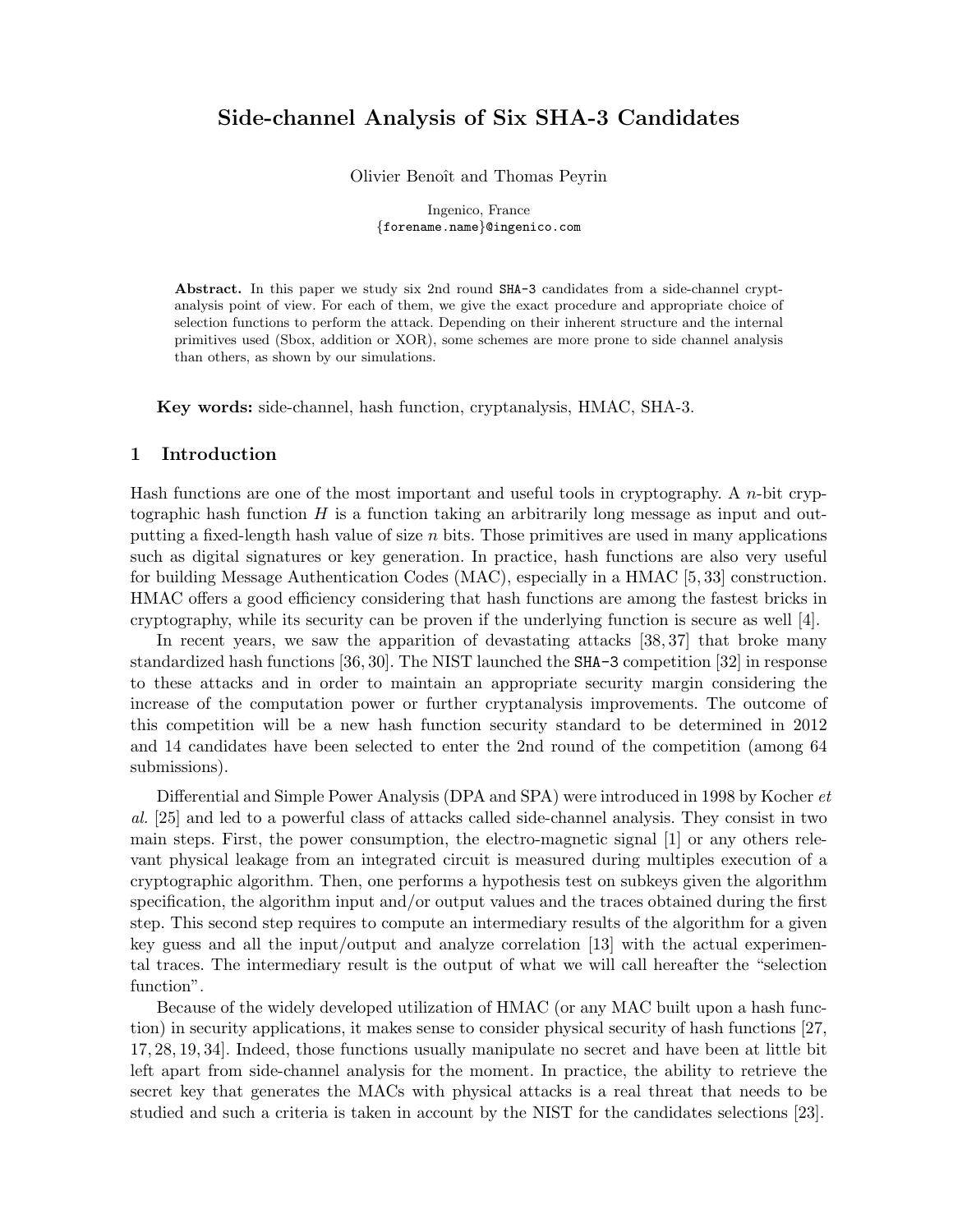Our contributions. We present a side-channel analysis of six hash functions selected to the 2nd round of the SHA-3 competition: ECHO [7], Grøstl [18], SHAvite-3 [11] (three AESbased hash functions), BLAKE [3], CubeHash [9] and HAMSI [35]. This paper aims at finding the appropriate selection function for each SHA-3 candidates in a MAC setting and evaluating the relative efficiency through simulations of the corresponding attacks. Then, we draw conclusions concerning the relative complexity for protecting each candidate against first order side-channel cryptanalysis.

Of course, the intend of this paper is not to show that some particular hash functions can be broken with side-channel analysis, which should be easy in general when the implementation is not protected. However, we believe there are constructions that are naturally harder to attack or easier to implement in a secure and relatively efficient way.

## 2 How to perform side-channel attacks on hash functions

#### 2.1 Message Authentication Codes with hash functions

A Message Authentication Code (MAC) is an algorithm that takes as input a arbitrary long message M and a secret key K and outputs a fixed-length value  $V = MAC(M, K)$ . One requires that it should be computationally impossible for an attacker to forge a valid MAC without knowing the secret key  $K$ , or to retrieve any information about  $K$ . This primitive allows the authentication of messages between two parties sharing the same secret key. MACs can be built upon block ciphers (i.e. CBC-MAC [6]) or hash functions in the case of HMAC [5, 33]. HMAC instantiated with the hash function  $H$  is defined as follows:



where  $\parallel$  denotes the concatenation of bit strings and  $\oplus$  represents the bitwise exclusive or  $(XOR)$  boolean function. The two words *opad* and *ipad* are two constants of the size of a message block in the iterative hash function. This point is important: HMAC implicitly considers that H is an iterative hash function. Thus, for each iteration  $i$  we have an internal state (so-called chaining variable)  $CV_i$  that is updated thanks to a compression function h and a message block  $M_i: CV_{i+1} = h(CV_i, M_i)$ . The first chaining variable  $CV_0$  is initialized with an initial vector IV and the hash output is the very last chaining variable or a truncated version of it.

It is easy to see that when computing the first hash function call of HMAC ( $H^{in} = H((K \oplus$  $ipad$ ||M)), the first iteration is  $CV_1 = h(IV, K \oplus ipad)$  and one only needs to guess  $CV_1$  to complete the rest of this hash function computation, whatever the message M. Then, for the second hash function call  $(H^{out} = H((K \oplus opad)||H^{in}))$ , the same remark applies: one only needs to guess  $CV_1$  to complete the MAC computation whatever  $H^{in}$ . We denote by  $CV_i^{in}$  the chaining variables for the first hash call and  $CV_i^{out}$  the chaining variables for the second one. In practice, one can speed up the implementation by precomputing the  $CV_1^{in}$  and  $CV_1^{out}$  and starting the two hash processes with those two new initial chaining variables.

Therefore, when attacking HMAC with a side-channel technique, it is very interesting to recover  $CV_1^{in}$  and  $CV_1^{out}$ . We are now left with the problem of being able to retrieve a fixed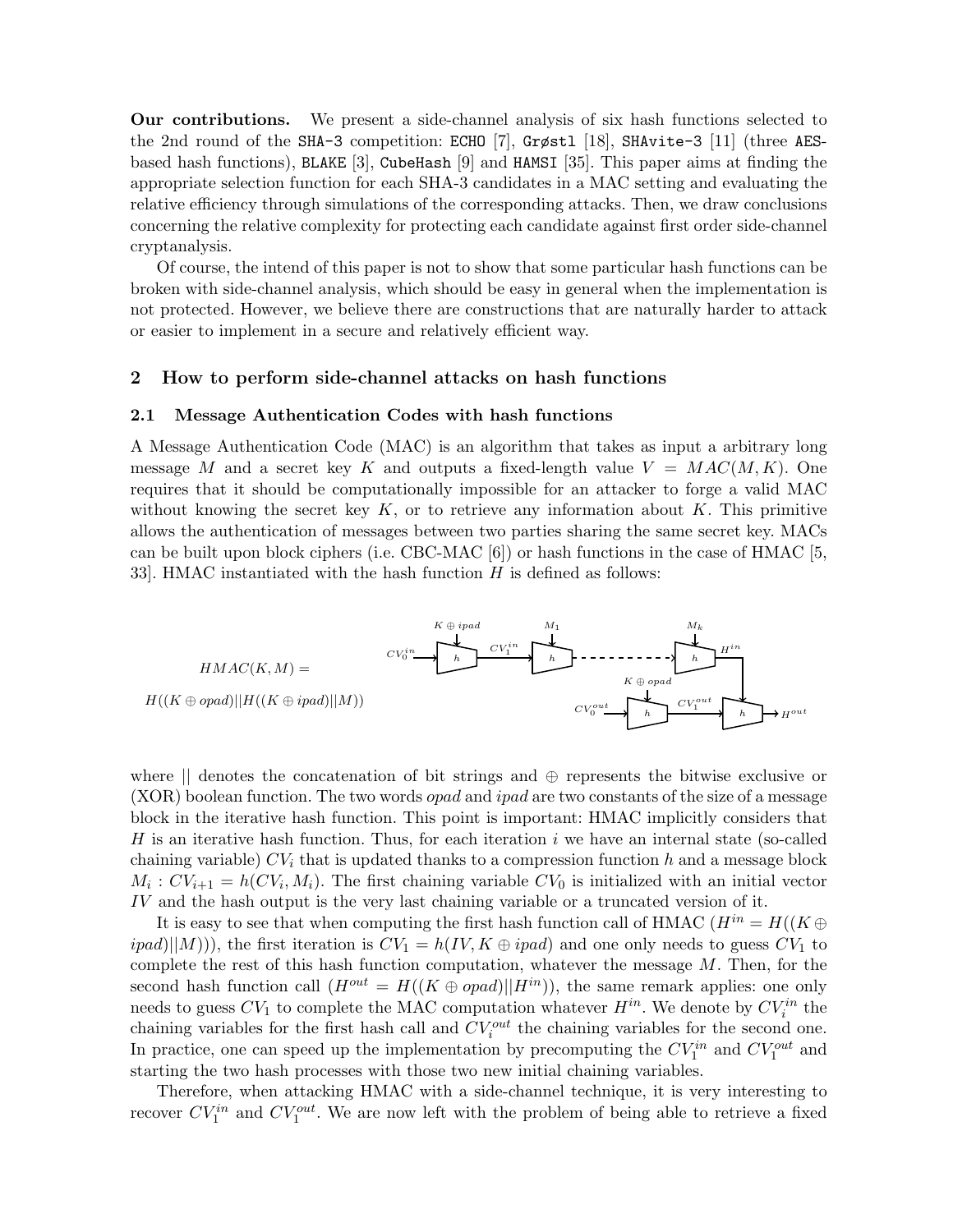unknown chaining variable with random message instances. This will have to be done two times, first for  $CV_1^{in}$  and then for  $CV_1^{out}$ . The attack process will be identical for each call, so in this article we only describe how to recover the unknown chaining variable with several known random message instances. However, note that attacking  $CV_1^{in}$  should be easier than attacking  $CV_1^{out}$  because in the former the attacker has full control over the message  $M$ , which is not the case in the latter (the incoming message for the second hash call is  $H^{in}$ , over which the attacker has no control). For some SHA-3 candidates, the ability to control the incoming message may reduce the number of power traces needed to recover  $CV_1^{in}$ . However, the maximal total improvement factor is at most 2 since the leading complexity phase remains the recovering of  $CV_1^{out}$ .

In the case of the so-called stream-based hash functions (for example Grindahl [24] or RadioGatún  $[10]$ ), for which the message block size is rather small (smaller than the MAC key and hash output lengths), the HMAC construction is far less attractive and one uses in general the prefix-MAC construction:  $MAC(K, M) = H(K||M)$ . In order to avoid trivial length-extension attacks (which makes classical Merkle-Damgård [29, 14] based hash functions unsuitable for the prefix-MAC construction), the stream-based hash functions are usually composed of a big internal state (much bigger than the hash output length) and define an output function composed of blank rounds (iterations without message blocks incorporation) and a final truncation phase. However, the corresponding side-channel attack for breaking the prefix-MAC construction will not change here and our goal remains to recover the full internal state.

In this paper, we will study the 256-bit versions of the hash functions considered, but in most of the case the analysis is identical for the 512-bit versions. Moreover, when available, the salt input is considered as null. For all candidates reviewed, the message to hash is first padded and since we only give a short description of the schemes, we refer to the corresponding specification documents for all the details. Finally, since our goal is to recover the internal state before the message digesting phase, there is no need to consider potential output functions performed after all the message words have been processed.

# 2.2 Side-channel attacks

Regardless of the compression function  $h(CV, M)$  considered, at some point in the algorithm (usually in the very first stage), the incoming chaining variable  $CV$  will be combined with the incoming message block M. The selection functions will be of the form:

$$
w = f(cv, m)
$$

where cv is a subset of CV and m is a subset from M. Usually w, cv and m have the same size (8 bits in the case of AES), but strongly compressing bricks (such as the DES Sbox) may impose a smaller w. Ideally the selection function must be non-linear and a modification of 1-bit in one of the input should potentially lead to multiple-bit modifications in the output. For example, the output of a substitution table (Sbox) is a good selection function: block cipher encryption algorithms such as DES [16] or AES [15] are very sensitive to side-channel analysis because they both use an Sbox in their construction (a  $6 \mapsto 4$ -bit Sbox for DES and a  $8 \mapsto 8$ -bit Sbox for AES).

Some algorithms or SHA-3 candidates (i.e. BLAKE or CubeHash) do not use such substitution table, while they rely exclusively on modular addition  $\mathbb{H}$ , rotation  $\ll$  and XOR  $\oplus$  operations (so-called ARX constructions). In this case, side-channel analysis is still possible but the XOR or modular addition selection functions are less efficient than for the Sbox case. Moreover, it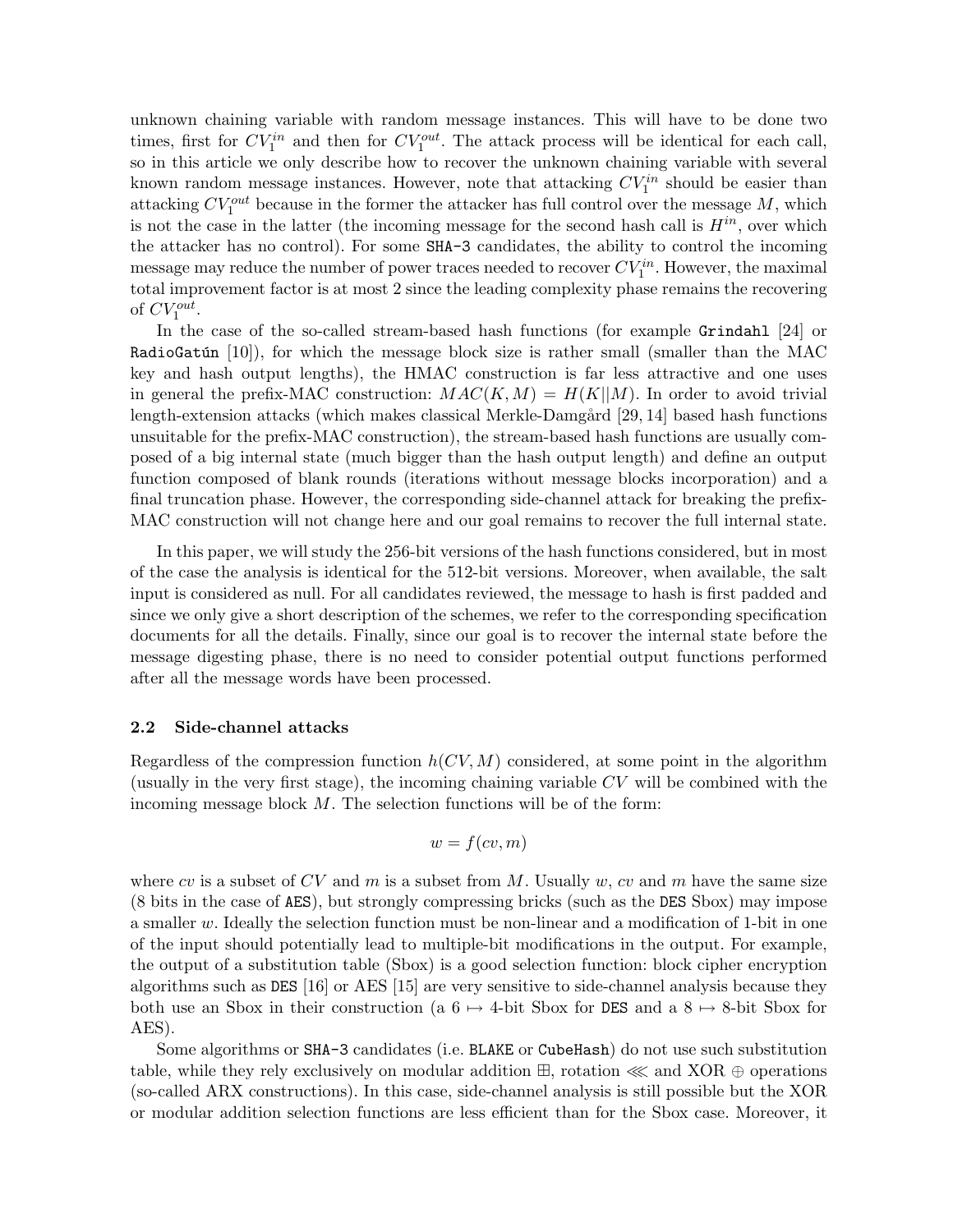has been theoretically proven that the XOR selection function is less efficient that the modular addition operations [27]. Indeed, the propagation of the carry in the modular addition leads to some non-linearity whereas the XOR operation if completely linear. More precisely, we can quantify the efficiency difference between the AES Sbox, the HAMSI Sbox, the XOR and the modular addition selection functions by looking at the theoretical correlation results in the so-called hamming-weight model. The rest of this paper exclusively deals with the Hamming weight model since in practice this model leads to good results for the majority of the target devices.

In order to estimate the efficiency of a selection function  $f(k, m)$ , it is interesting to look at the theoretical correlation  $c(j, r)$  between the data set  $x_i$  for a key guess j and the data set  $y_i$  for an arbitrary real key r. Where  $x_i = HW(f(j, m_i))$  and  $y_i = HW(f(r, m_i))$ , with  $i \in [0, \ldots, 2^N-1]$ , N being the number of bits of the selection function input message m and  $HW(w)$  being the Hamming Weight of the word w. We also denote by  $\bar{x}$  (respectively  $\bar{y}$ ) the average value of the data set  $x_i$  (respectively  $y_i$ ).

$$
c(j,r) = \frac{\sum (x_i - \overline{x})(y_i - \overline{y})}{\sqrt{\sum (x_i - \overline{x})^2} \cdot \sqrt{\sum (y_i - \overline{y})^2}}
$$

Of course, when the key guess is equal to the real key  $(j = r)$ , we have  $c(j, r) = 1$ .

The Figure 1 displays  $c(j, 8)$  for  $j \in [0, \ldots, 255]$  for the AES selection function  $Sbox(k, m)$ , for the XOR selection function  $k \oplus m$  and for the modular addition selection function  $k \boxplus m$ . HAMSI is specific because the selection function is using a subset of the Sbox for a given key, therefore, the following table displays  $c(j, r)$  for  $j \in [0, \ldots, 3]$  and  $r \in [0, \ldots, 3]$ . Only two bits of the message and two bits of the key are handled in this selection function.

| key guess<br>key value |         |         | $j = 0$   $j = 1$   $j = 2$   $j = 3$ |         |
|------------------------|---------|---------|---------------------------------------|---------|
| $r=0$                  | $+1.00$ |         | $ -0.17  -0.56 $                      | $-0.87$ |
| $r=1$                  | $-0.17$ | $+1.00$ | $+0.87$                               | $-0.09$ |
| $r=2$                  | $-0.56$ | $+0.87$ | $+1.00$                               | $+0.17$ |
| $r=3$                  | $-0.87$ | $-0.09$ | $+0.17$                               | $+1.00$ |

The efficiency  $E(f)$  of the selection function f is directly linked with the correlation contrast  $c_c$  between the correct key guess (correlation  $= 1$ ) and the strongest wrong key guess (correlation  $= c_w$ ). The higher this contrast, the more efficient the selection function will be to perform a side-channel analysis. Indeed, it will be able to sustain a much higher noise level.

| $- c_{w+} $        | $\mid \text{selection} \mid \mid \text{AES} \mid \mid \text{modular} \mid \text{XOR}^{1 \mid P}$<br>function $\parallel$ Sbox $\parallel$ addition |      |      | HAMSI<br>Sbox |
|--------------------|----------------------------------------------------------------------------------------------------------------------------------------------------|------|------|---------------|
| $c_c =$<br>$ c_w $ | $c_w$                                                                                                                                              | 0.23 | 0.75 | $\rm 0.87$    |
|                    | $c_c$                                                                                                                                              | 3.34 | 0.33 |               |

The values of  $c_w$  are extracted from Figure 1 by measuring the highest correlation peak (except the peak with correlation equal to 1 which corresponds to the correct guess). The result of this theoretical/simulation study is the following:

<sup>&</sup>lt;sup>1</sup> In practice, if the attacker managed to characterize the chip leakage, he eventually can distinguish the wrong guess from the correct guess by taking in consideration the correlation sign (positive or negative). Note that a contrast of zero does not means that the XOR selection function is not yielding any information. Indeed, the attacker have reduced the subkey space from 256 to 2 values (with correlation 1 and -1).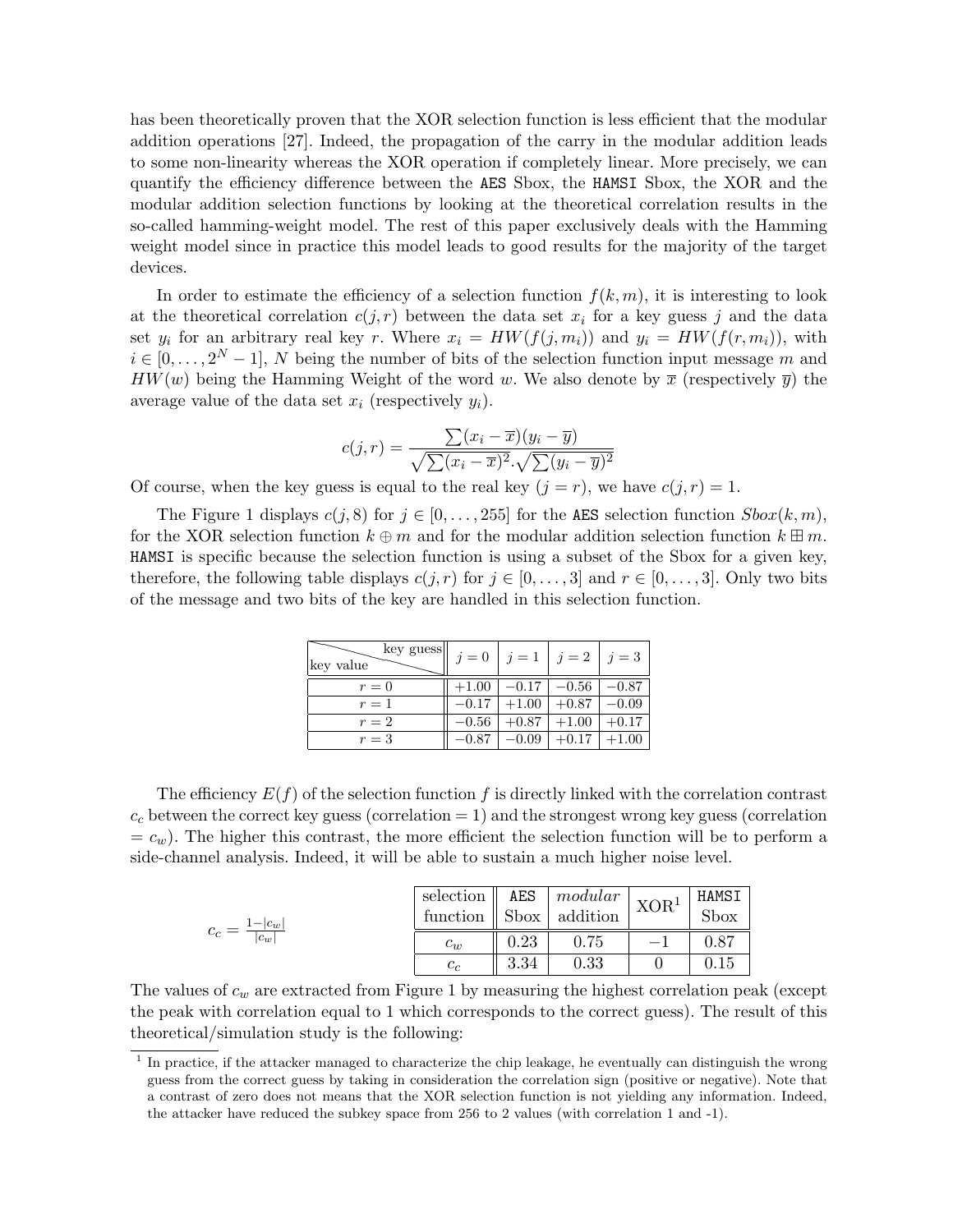$E(\texttt{AES Show}) > E(\texttt{modular addition}) > E(\texttt{HAMSI Show}) > E(\texttt{XOR})$ 

In the rest of this article, we will search for the best selection function for each SHA-3 candidate analyzed with this conclusion in mind.



Fig. 1. Correlations  $c(j, 8)$  in the Hamming Weight model for the AES Sbox, XOR and modular addition selection function respectively.

# 3 AES-based SHA-3 candidates

In this section, we analyze ECHO [7], Grøstl [18] and SHAvite-3 [11], three AES-based SHA-3 candidates. We recall that the round function of AES is composed of four layers (we use the order AddRoundKey, SubBytes, ShiftRows and Mixcolumns) and we refer to [31] for a complete specification of this block cipher.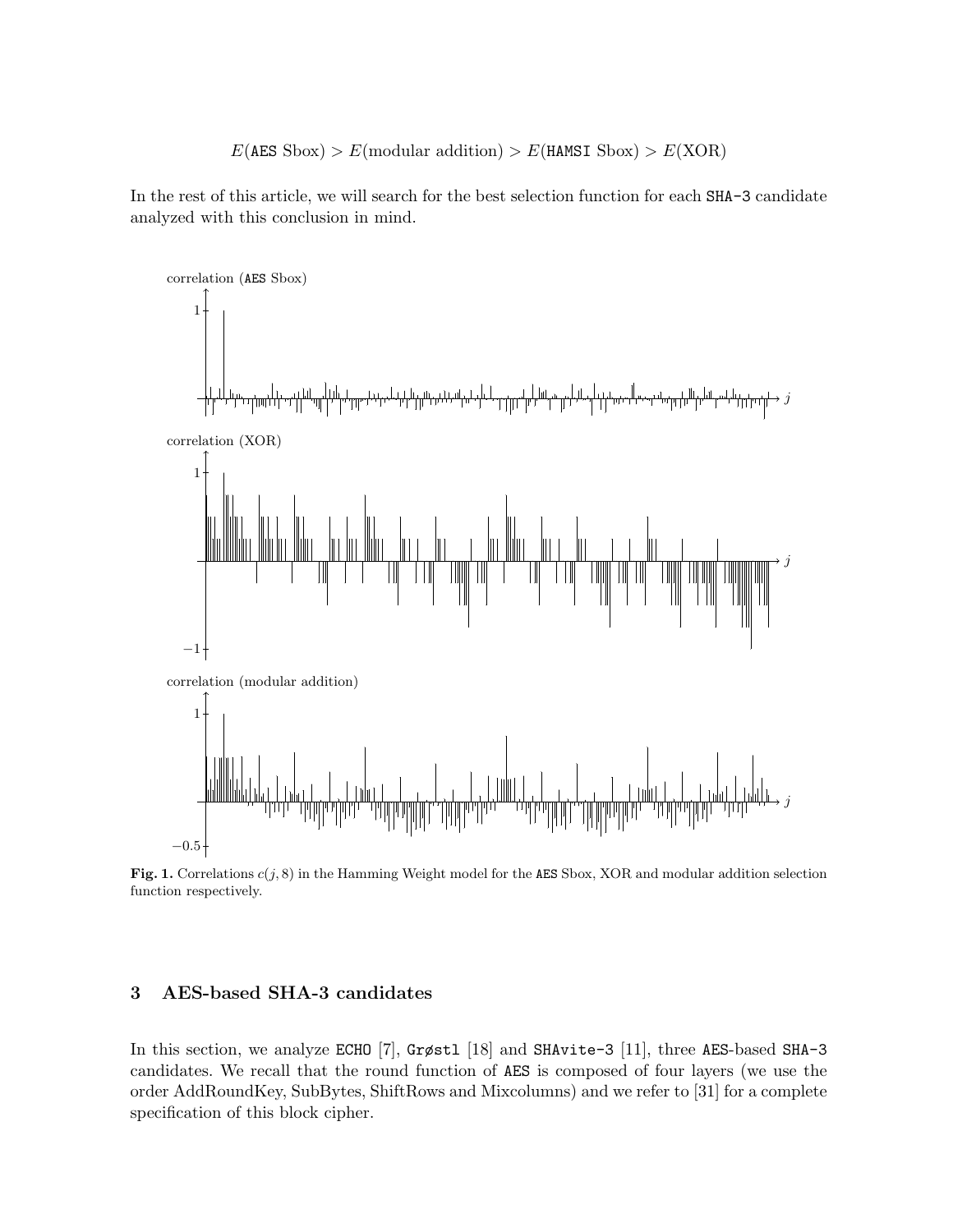#### 3.1 ECHO

**Description.** ECHO [7] is an iterated hash function whose chaining variable  $CV_i$  is 512-bit long. Its compression function h maps  $CV_i$  and a 1536-bit message block  $M_i$  to a new chaining variable  $CV_{i+1}$ . More precisely, with  $CV_i$  and  $M_i$  the compression function h initializes a 2048bit internal state which is viewed as a  $4 \times 4$  matrix of 128-bit words  $(CV_i)$  initializes the first column while  $M_i$  fills the three other ones). A fixed-key permutation  $P_E$  is applied to this internal state and the output chaining variable is built by calling the shrink $_{256}$  function that XORs all the 512-bit columns together after a feedforward:

$$
CV_{i+1} = \text{shrink}_{256}(P_E(CV_i||M_i) \oplus (CV_i||M_i)).
$$

The permutation  $P_E$  contains 8 rounds, each composed of three functions very similar to the AES ones, but on 128-bit words instead of bytes. First, the BIG.SubBytes function mimics the application of 128-bit Sboxes on each state word by applying 2 AES rounds with fixed round keys (determined by the iteration and round numbers). Then, BIG.ShiftRows rotates the position in their matrix column of all the 128-bit words according to their row position (analog to the AES). Finally, BIG.MixColumns is a linear diffusion layer updating all the columns independently. More precisely, for one matrix column, it applies sixteen parallel AES MixColumns transformations (one for each byte position in a 128-bit word).

Side-channel analysis. The incoming chaining variable CV fills the first 128-bit words column (denoted  $cv_i$  in Figure 2) of the matrix representing the internal state, while the three other columns are filled with the known random incoming message (denoted  $m_i$  in Figure 2). The goal of the attacker is therefore to retrieve the words  $cv_i$ .

The first layer (BIG.SubBytes) handles each 128-bit word individually. The known and secret data are not mixed yet  $(cv_i \rightarrow cv'_i$  and  $m_i \rightarrow m'_i)$  and therefore it is not possible to derive a selection function at this point. The same comment applies to the second layer (BIG.ShiftRows) and one has to wait for the third layer (BIG.MixColumns) to observe known and secret data mixing: each column will depend on one secret word  $cv_i'$  and three known words  $m_i'$  (see Figure 2). More precisely, for each 128-bit word column, BIG.MixColumns applies sixteen parallel and independent AES MixColumns transformations (one for each byte position) and each MixColumns call manipulates one byte of secret and three bytes of known data. Overall, in the end of the first round, every byte  $w[b]$  of an internal state word w (we denote  $w[b]$  the b-th byte of w) can be written as the following affine equation (see the AES MixColumns definition for the  $\alpha$ ,  $\beta$ ,  $\gamma$  and  $\delta$  values):

$$
w_{i_0}[b] = \alpha \cdot cv'_{i_1}[b] \oplus \beta \cdot m'_{i_2}[b] \oplus \gamma \cdot m'_{i_3}[b] \oplus \delta \cdot m'_{i_4}[b]
$$

with  $b \in [0, \ldots, 15], i_0 \in [0, \ldots, 15], i_1 \in [0, \ldots, 3]$  and  $i_2, i_3, i_4 \in [0, \ldots, 11]$ . One could use those  $w_i[b]$  as selection functions, but the mixing operation would be the exclusive or. As already explained, the selection function involving an XOR is the least efficient one. It seems much more promising to wait the first layer from the second round of the ECHO internal permutation.

Indeed, the BIG.SubBytes transformation applies directly two AES rounds independently for each words  $w_i$ . The first function of the first AES round is the subkey incorporation and in the case of ECHO those subkeys are fully known constants (we denote them  $t_i$ ). Then, the second function of the first AES round applies the AES Sbox to each byte of the internal state. Therefore, we obtain the words  $w_i'$  on the output:

$$
w_i'[b] = Sbox(w_i[b] \oplus t_i[b]).
$$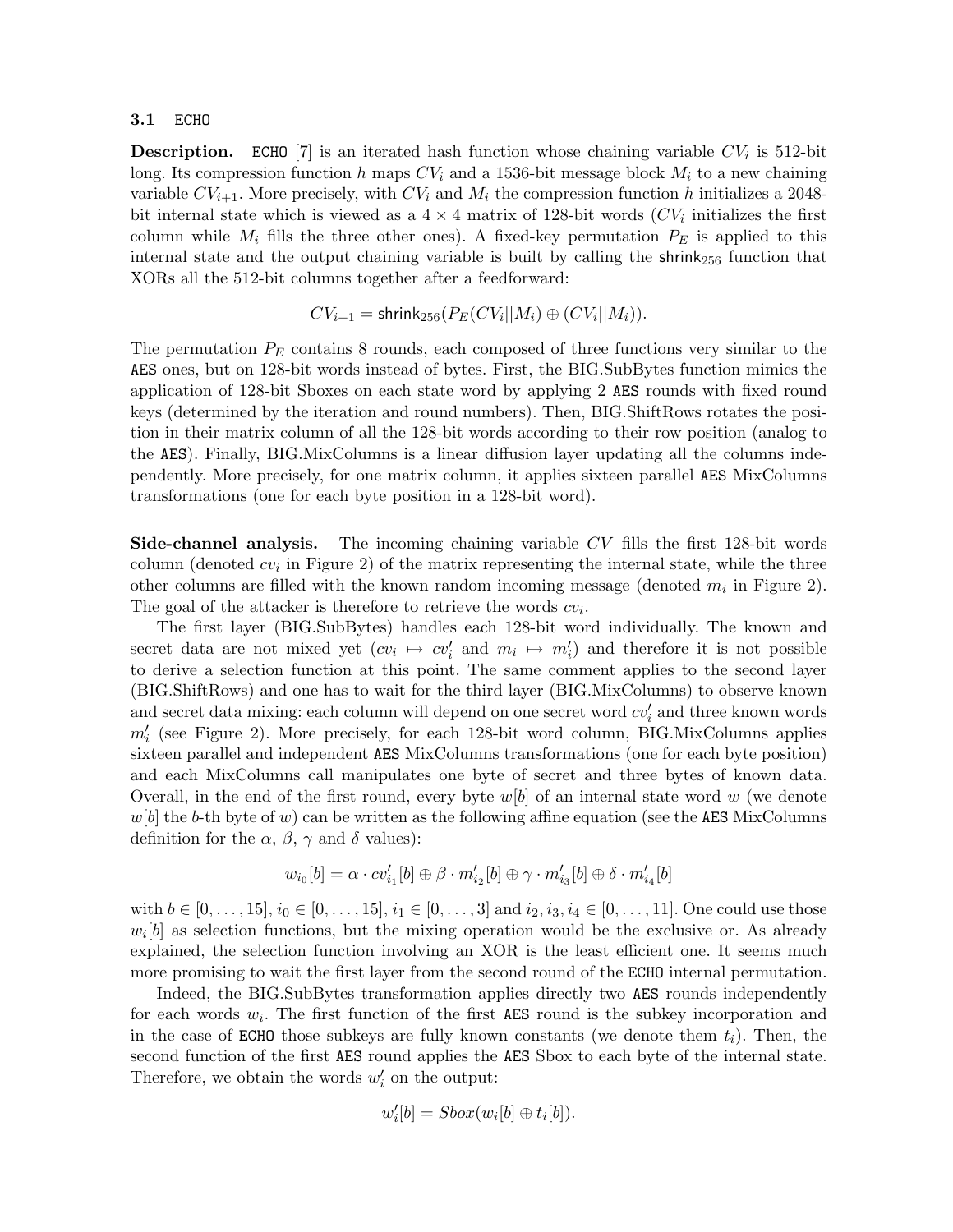| $cv_0   m_0   m_1   m_2$       |  |                                 | $ cv_0 m'_0 m'_1 m'_2 $               |  |                                                                                             |  | $ cv'_0  m'_0  m'_1  m'_2 $                                              | $w_0$                      | $w_1$ $w_2$ $w_3$ |                                          |
|--------------------------------|--|---------------------------------|---------------------------------------|--|---------------------------------------------------------------------------------------------|--|--------------------------------------------------------------------------|----------------------------|-------------------|------------------------------------------|
| $ cv_1  m_3   m_4   m_5 $      |  | $\overline{\phantom{a}}$ Big.SB |                                       |  | $ cv'_1  m'_3  m'_4  m'_5 $ Big.ShR $ m'_3  m'_4  m'_5  cv'_1$ Big.MC $ w_4  w_5  w_6  w_7$ |  |                                                                          |                            |                   |                                          |
| $cv_2 \, m_6 \,  m_7  \, m_8$  |  |                                 | $ cv_2' m_6' m_7' m_8' $              |  |                                                                                             |  | $\left m_{7}^{'}\right m_{8}^{'}\left cv_{2}^{'}\right m_{6}^{'}\right $ |                            |                   | $w_8$ $w_9$ $\overline{w_{10}}$ $w_{11}$ |
| $cv_3$ $m_9$ $m_{10}$ $m_{11}$ |  |                                 | $cv'_3 \, m'_9 \, m'_{10} \, m'_{11}$ |  |                                                                                             |  | $m'_{11}$ cv <sub>3</sub> $m'_{9}$ $m'_{10}$                             | $w_{12}w_{13}w_{14}w_{15}$ |                   |                                          |

Fig. 2. Recovering the internal state for ECHO. The gray cells represent the words that depends on the initial secret chaining variable. Each cell represents a 128-bit word.

These equations can be used as selection functions manipulating only the AES Sbox which is much more efficient than the XOR case. Overall, one has to perform 64 AES Sbox side-channel attacks in order to guess all the words  $cv'_i$  byte per byte. By inverting the BIG.SubBytes layer from the words  $cv_i'$ , one recovers completely CV. Note that for each byte of  $cv_i'$ , one gets 4 selection functions involved. Thus, the overall number of curved can be reduced by a factor 4 at maximum by using and combining this extra information.

# 3.2 Grøstl

**Description.** Grøstl [18] is an iterated hash function whose compression function h maps a 512-bit chaining variable  $CV_i$  and a 512-bit message block  $M_i$  to a new chaining variable  $CV_{i+1}$ . More precisely, two fixed-key permutations  $P_G$  and  $Q_G$ , only differing in the constant subkeys used, are applied:

$$
CV_{i+1} = P_G(CV_i \oplus M_i) \oplus Q_G(M_i) \oplus CV_i.
$$

Each permutation is composed of 10 rounds very similar to the AES ones, except that they update a 512-bit state, viewed as a  $8 \times 8$  matrix of bytes (instead of  $4 \times 4$ ). Namely, for each round, constant subkeys are first XORed to the state (AddRoundConstant), then the AES Sbox is applied to each byte (SubBytes), the matrix rows are rotated with distinct numbers of positions (ShiftBytes) and finally a linear layer is applied to each byte column independently (MixBytes). This is depicted in Figure 3.



Fig. 3. One round of the internal permutation  $P_G$  of Grøstl. Each cell represents a byte.

Side-channel analysis. The Grøstl case is very simple. One can see that the incoming message block  $M$  is processed trough the  $Q_G$  permutation. Since the output of this permutation only depends on the message block and not on the incoming chaining variable  $CV$ , we can completely ignore this part of the compression function. Then, the permutation  $P_G$  takes as input  $M \oplus CV$  and one may be tempted to perform the side-channel attack during this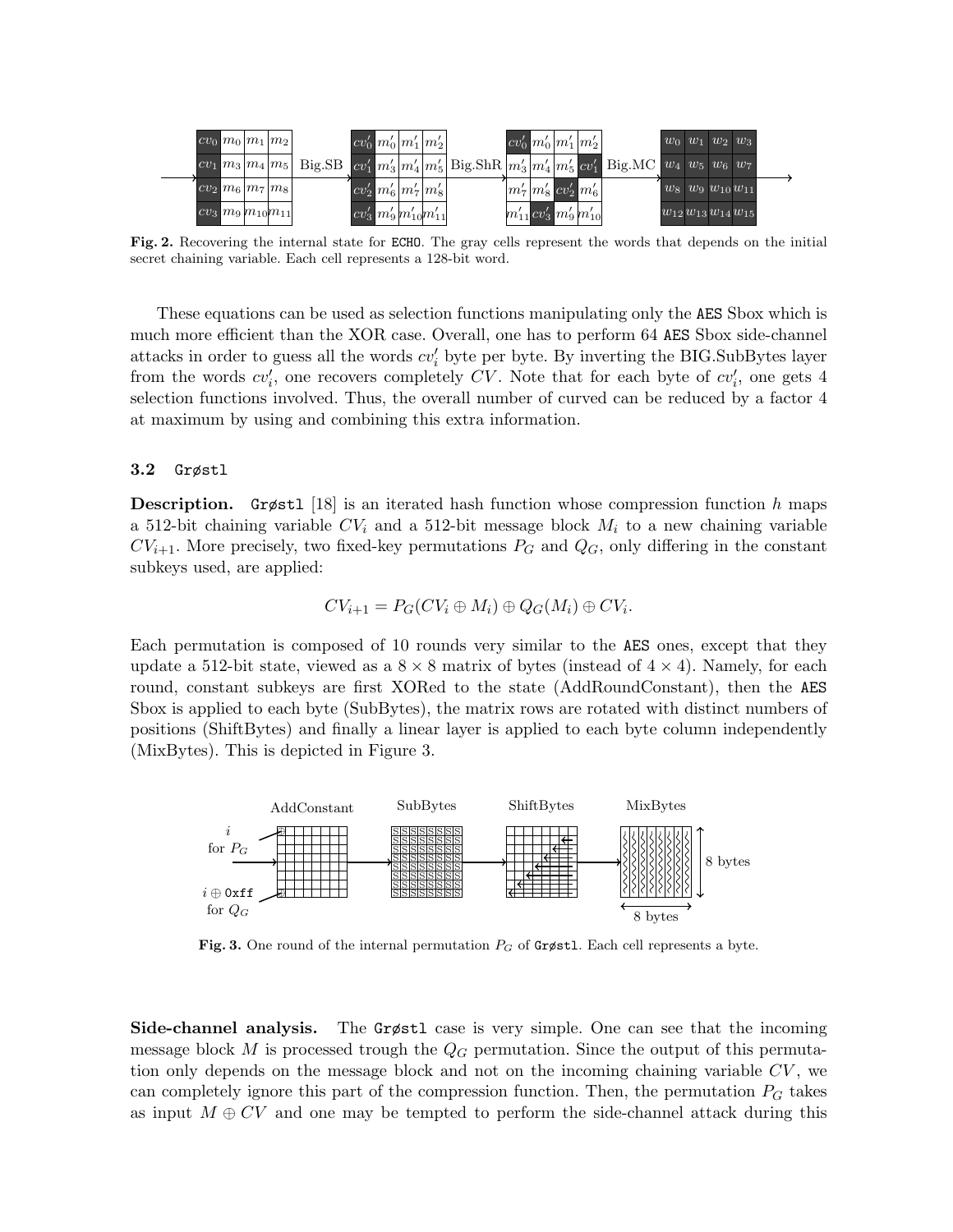operation. As demonstrated earlier, it is much more convenient to wait for the opportunity to attack the AES Sbox instead. The first layer of the permutation  $P_G$  is the AddConstant function which XORs the round number  $i$  (the counting starting from 0) to the top left byte of the internal and therefore the operation is fully transparent. Then, the second layer of the first  $P_G$  round is the SubBytes function which applies the AES Sbox to every byte of the internal state  $w = M \oplus CV$ :

$$
w[b] = m[b] \oplus CV[b]
$$

with  $b \in [0, \ldots, 63]$ . The output state is denoted w' and we obtain the following selection function which recovers CV byte per byte:

$$
w'[b] = Sbox(w[b]).
$$

Note that it is possible to improve this attack when dealing with  $CV_1^{in}$  (the unknown chaining variable for the first hash call) by choosing appropriately the message. More precisely, one can divide the number of power traces by a factor 64 when choosing all  $m[b]$  as equals. Indeed, this allows to perform in parallel the side-channel analysis of the 64 unknown bytes.

# 3.3 SHAvite-3

**Description.** SHAvite-3 [11] is an iterated hash function whose compression function h maps a 256-bit chaining variable  $CV_i$  and a 512-bit message block  $M_i$  to a new chaining variable  $CV_{i+1}$ . Internally, we have a block cipher  $E^{S}$  in classical Davies-Meyer mode

$$
CV_{i+1} = CV_i \oplus E_{M_i}^S(CV_i).
$$

This block cipher derives many subkeys thanks to a key schedule (all subkeys depending on the message  $M_i$  only) and is composed of 12 rounds of a 2-branch Feistel scheme (128 bits per branch). The basic primitive in the Feistel rounds is the application of 3 AES rounds with subkeys incoming from the key schedule.

Side-channel analysis. For SHAvite-3, we divide the attack in two phases (see Figure 4). In the first one, we recover the right part (in the Feistel separation) of the incoming chaining variable  $(CV^R)$  during the first round. Once this first phase succeeded, we recover the left part of the incoming chaining variable  $(CV^L)$  during the second round. The message expansion maps the incoming message M to three 128-bit message words  $(m_0^j)$  $_{0}^{j},m_{1}^{j}$  $_{1}^{j},m_{2}^{j}$  $j(2)$  for each round j. One round  $j$  of SHAvite-3 consists in executing sequentially three AES round functions with as input one branch of the current SHAvite-3 state and  $(m_0^j)$  $_{0}^{j},m_{1}^{j}$  $\frac{j}{1}, m_2^j$  $2<sup>j</sup>$ ) as subkeys. Consequently, for the first SHAvite-3 round, the secret vector  $(CV^R)$  is mixed with the known message word  $m_0^1$  during the AddRoundKey layer of the first AES round and we note:

$$
w[b] = CV^R[b] \oplus m_0^1[b].
$$

with  $b \in [0, \ldots, 15]$ . One could use this equation as the selection function, but it is more appropriate to use the output of the very next transformation instead, i.e. the SubBytes layer:

$$
w'[b] = Sbox(w[b]).
$$

Before executing the second round of SHAvite-3, the left part of the chaining variable  $(CV^L)$ is XORed with the output  $w''$  of the three AES rounds. Then, this word is mixed with  $m_0^2[b]$ just before the first AES round of the second SHAvite-3 round and we note:

$$
z[b] = CV^{L}[b] \oplus w''[b] \oplus m_0^2[b].
$$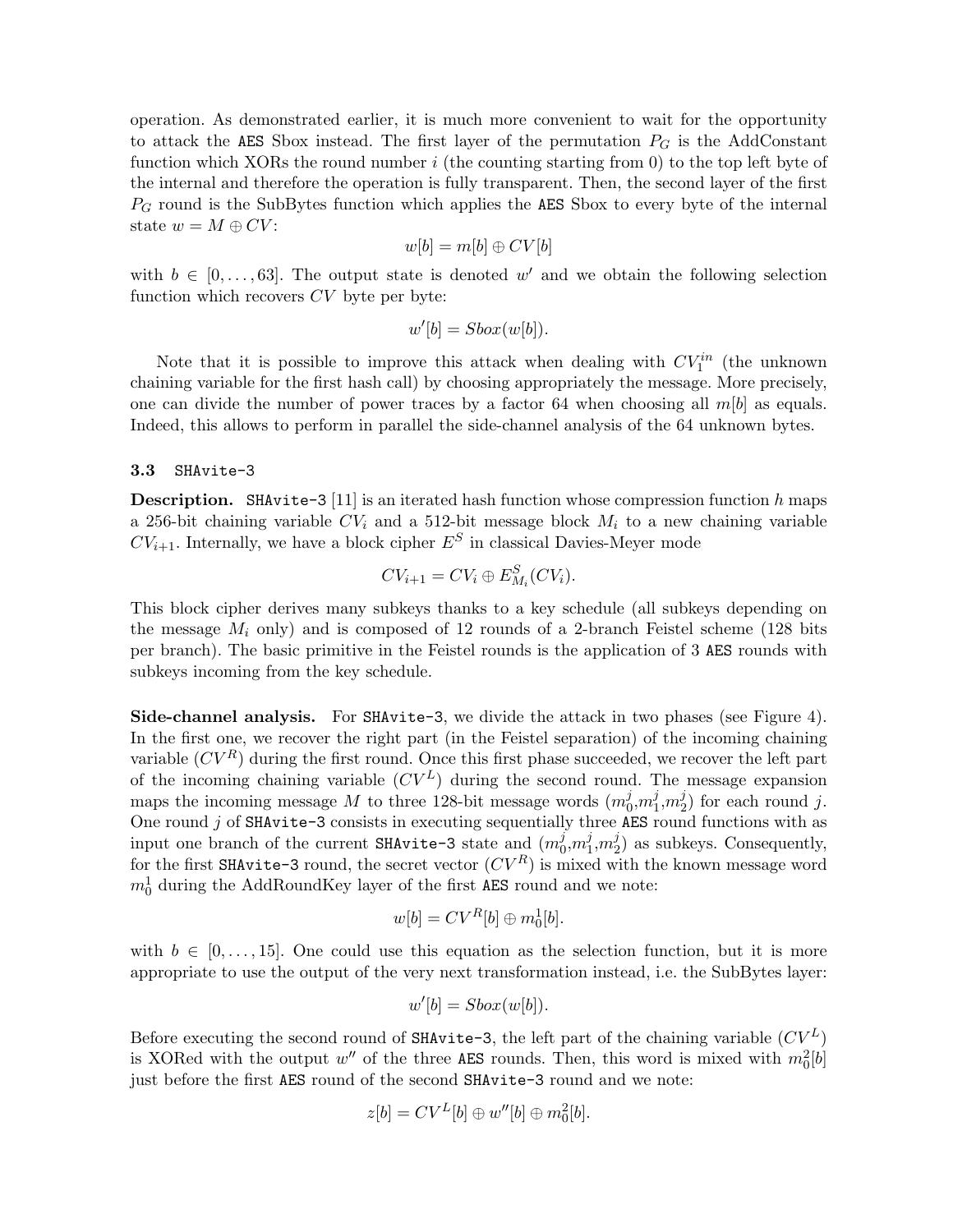Obviously, after a successful first phase, it is possible to compute  $w''[b]$  and therefore  $CV<sup>L</sup>$  is the only unknown constant. Once again, one could use this equation as the selection function, but it is more appropriate to use the output of the very next transformation instead, i.e. the SubBytes layer:

$$
z'[b] = Sbox(z[b]).
$$

Overall, we recover byte per byte the  $CV<sup>L</sup>$  and  $CV<sup>R</sup>$  values.



Fig. 4. Recovering the internal state for SHAvite-3. The AES rounds we use for recovering the internal state are depicted in black.

### 4 Other SHA-3 candidates

In this section, we analyze BLAKE [3], CubeHash [9] and HAMSI [35], three 2nd round SHA-3 candidates.

#### 4.1 BLAKE

**Description.** BLAKE  $[3]$  is an iterated hash function whose compression function h maps a 256-bit chaining variable  $CV_i$  and a 512-bit message block  $M_i$  to a new chaining variable  $CV_{i+1}$ . Internally, the update is done with a block cipher  $E^B$ , keyed with the message block (see Figure 5):

$$
CV_{i+1} = final(E_{M_i}^B(int(CV_i)), CV_i).
$$

where the *init* function initializes the 512-bit internal state with  $CV_i$  and constants. The *final* function computes the output chaining variables according to  $CV_i$ , constants and the internal state after the application of  $E^B$ . The internal state is viewed as a  $4 \times 4$  matrix of 32-bit words and the block cipher  $E^B$  is composed of 10 rounds, each consisting of the application of eight 128-bit sub-functions  $G_i$ . Assume an internal state for BLAKE with  $v_{i+4j}$  representing the 32-bit word located on row j and column i, one round of  $E^B$  is:

$$
G_0(v_0, v_4, v_8, v_{12}) \quad G_1(v_1, v_5, v_9, v_{13}) \quad G_2(v_2, v_6, v_{10}, v_{14}) \quad G_3(v_3, v_7, v_{11}, v_{15})
$$
  

$$
G_4(v_0, v_5, v_{10}, v_{15}) \quad G_5(v_1, v_6, v_{11}, v_{12}) \quad G_6(v_2, v_7, v_8, v_{13}) \quad G_7(v_3, v_4, v_9, v_{14})
$$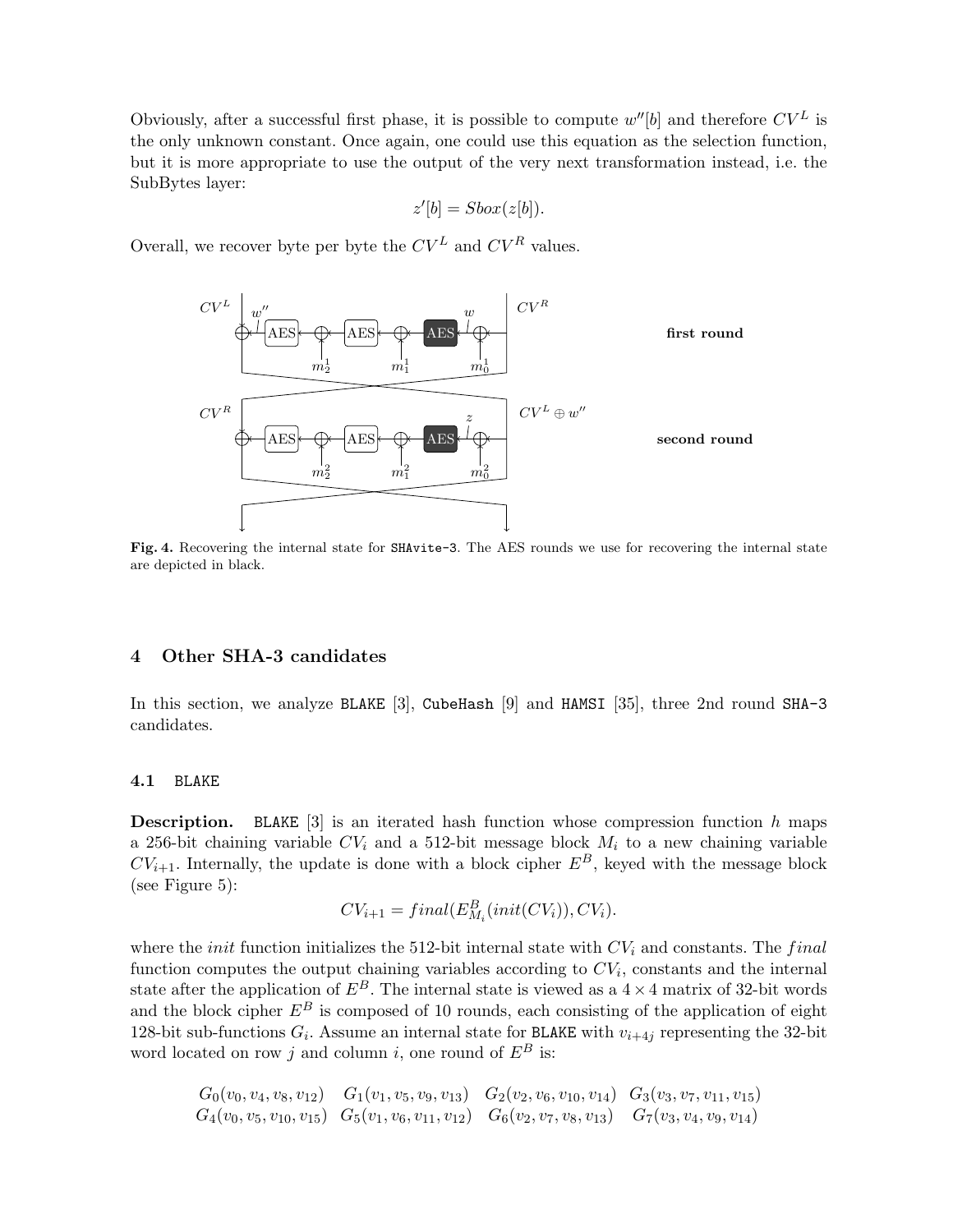A sub-function  $G_i$  incorporates 32-bit message chunks  $m_i$  and is itself made of additions, XORs and rotations. During the round r, the function  $G_s(a, b, c, d)$  processes the following steps:

$$
a \leftarrow (a \boxplus b) \boxplus (m_i \oplus k_j)
$$
  
\n
$$
d \leftarrow (d \oplus a) \ggg 16
$$
  
\n
$$
c \leftarrow (c \boxplus d)
$$
  
\n
$$
d \leftarrow (b \oplus c) \ggg 12
$$
  
\n
$$
a \leftarrow (a \boxplus b) \boxplus (m_j \oplus k_i)
$$
  
\n
$$
d \leftarrow (d \oplus a) \ggg g
$$
  
\n
$$
c \leftarrow (c \boxplus d)
$$
  
\n
$$
d \leftarrow (b \oplus c) \ggg g
$$

where  $\gg x$  denotes the right rotation of x positions,  $i = \sigma_r(2s)$  and  $j = \sigma_r(2s = 1)$ . The notation  $\sigma_r$  represents a family of permutations on  $\{0, \ldots, 15\}$  defined in the specifications document.



Fig. 5. The compression function of BLAKE.

Side-channel analysis. The sixteen 32-bit internal state words are initialized with the eight secret chaining value CV words (denoted  $cv_i$ ) and constants values  $t_i$  (see Figure 5). Then, the eight  $G_i$  functions during the first BLAKE round are applied to the internal state and one can check that the two first parameters of  $G_0$ ,  $G_1$ ,  $G_2$  and  $G_3$  are  $(cv_0, cv_1)$ ,  $(cv_2, cv_3)$ ,  $(cv_4, cv_5)$  and  $(cv_6, cv_7)$  respectively. Our goal is therefore to recover  $a_0$  and  $b_0$  when applying  $G_i(a_0, b_0, c_0, d_0)$ with  $0 \leq i \leq 3$ . The functions  $G_i$  consist in a sequence of eight transformations, the five first being:

> $a_1 = (a_0 \boxplus b_0) \boxplus m_k$  $d_1 = (d_0 \oplus a_1) \gg 16$  $c_1 = c_0 \boxplus d_1$  $b_1 = (b_0 \oplus c_1) \gg 12$  $a_2 = a_1 \boxplus b_1 \boxplus m_l$

In practice, the first transformation will be computed in one of the three following way:

first  $a \leftarrow a \boxplus b$  then  $a \leftarrow a \boxplus m_i$ first  $a \leftarrow a \boxplus m_i$  then  $a \leftarrow a \boxplus b$ first  $x \leftarrow b \boxplus m_i$  then  $a \leftarrow a \boxplus x$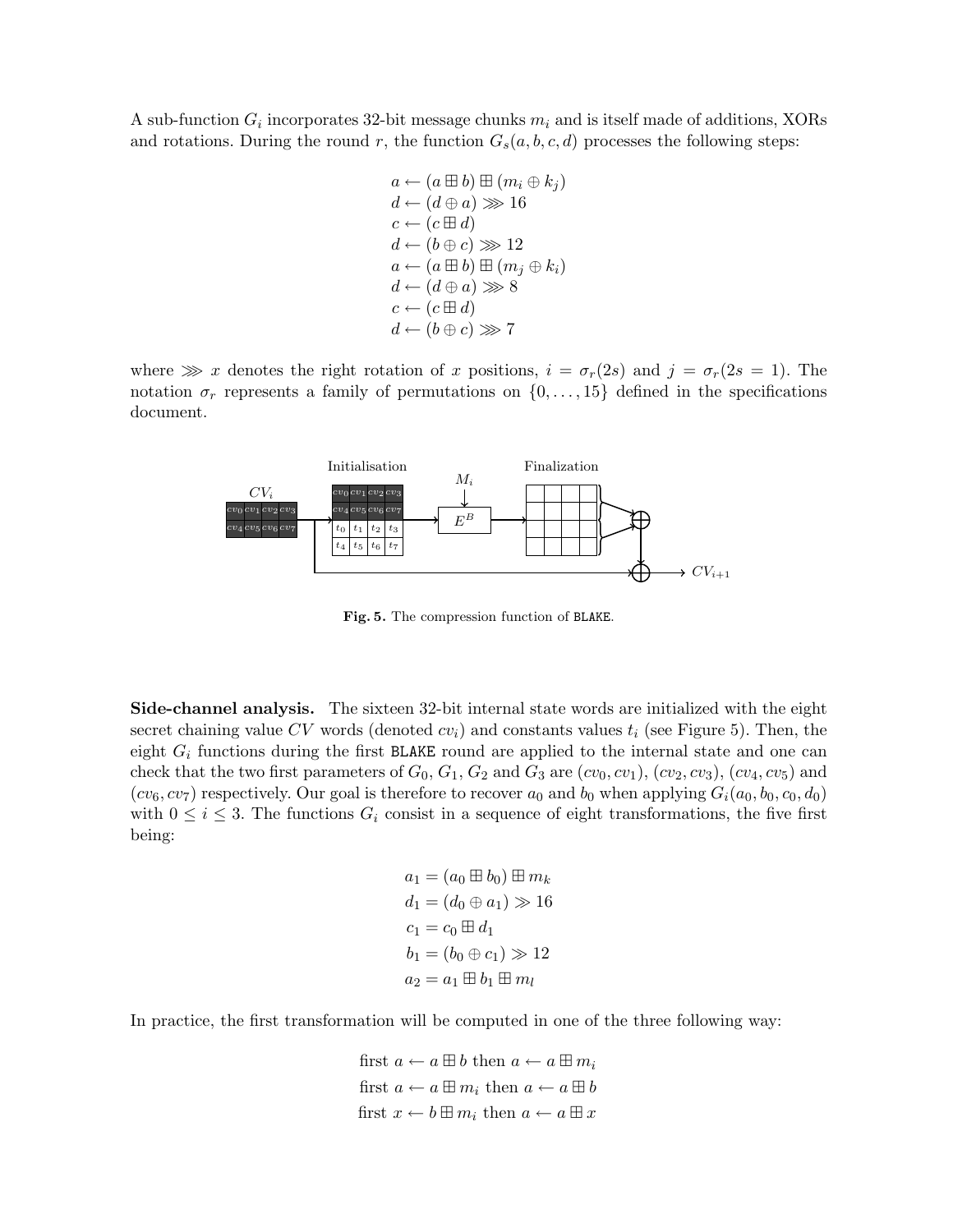For the second and third case,  $a_0$  and  $b_0$  can be found by two side-channel analysis applied successively to the two modular addition selection function (working byte per byte):

$$
w_i = cv_i \boxplus m_k
$$
 and  $z_i = cv_{i+1} \boxplus w_i$ .

For the first case,  $a_0 \boxplus b_0$  can be recovered by performing the side-channel analysis on the second modular addition selection function. In order to solve the problem and estimate  $a_0$  and  $b_0$  the attacker has to target the output of the fourth transformation of  $G_i$ . However, in this case the selection function would be based on the XOR operation. Therefore it seems more interesting to aim for the fifth transformation of  $G_i$ , a modular addition.

### 4.2 CubeHash

**Description.** CubeHash [9] is an iterated hash function whose compression function h maps a 1024-bit chaining variable  $CV_i$  and a 256-bit message block  $M_i$  to a new chaining variable  $CV_{i+1}$ . Internally, the update is done with a permutation  $P_C$ :

$$
CV_{i+1} = P_C(CV_i \oplus (M_i || \{0\}^{768})).
$$

The internal state is viewed as a table of 32 words of 32 bits each. The permutation  $P_{\mathcal{C}}$  is composed of 16 identical rounds and one round is made of ten layers (see Figure 6): two intraword rotation layers, two XOR layers, two  $2^{32}$  modular addition layers and four word positions permuting layers.



Fig. 6. Recovering the internal state of CubeHash during one round of the internal permutation  $P<sub>C</sub>$ . Each cell represents a 32-bit word.

Side-channel analysis. The attack is divided into 4 steps. The incoming chaining variable CV fills an internal state represented by a vector of four 256-bit words or eight 32-bit words (denoted  $cv_i$ ). The known random incoming message M is first XORed with  $cv_0$  and then starts the first round of permutation  $P<sub>C</sub>$ . Thus, the first selection function is of XOR type and recovers  $cv_0$  byte per byte:

$$
w[b] = cv_0[b] \oplus M[b].
$$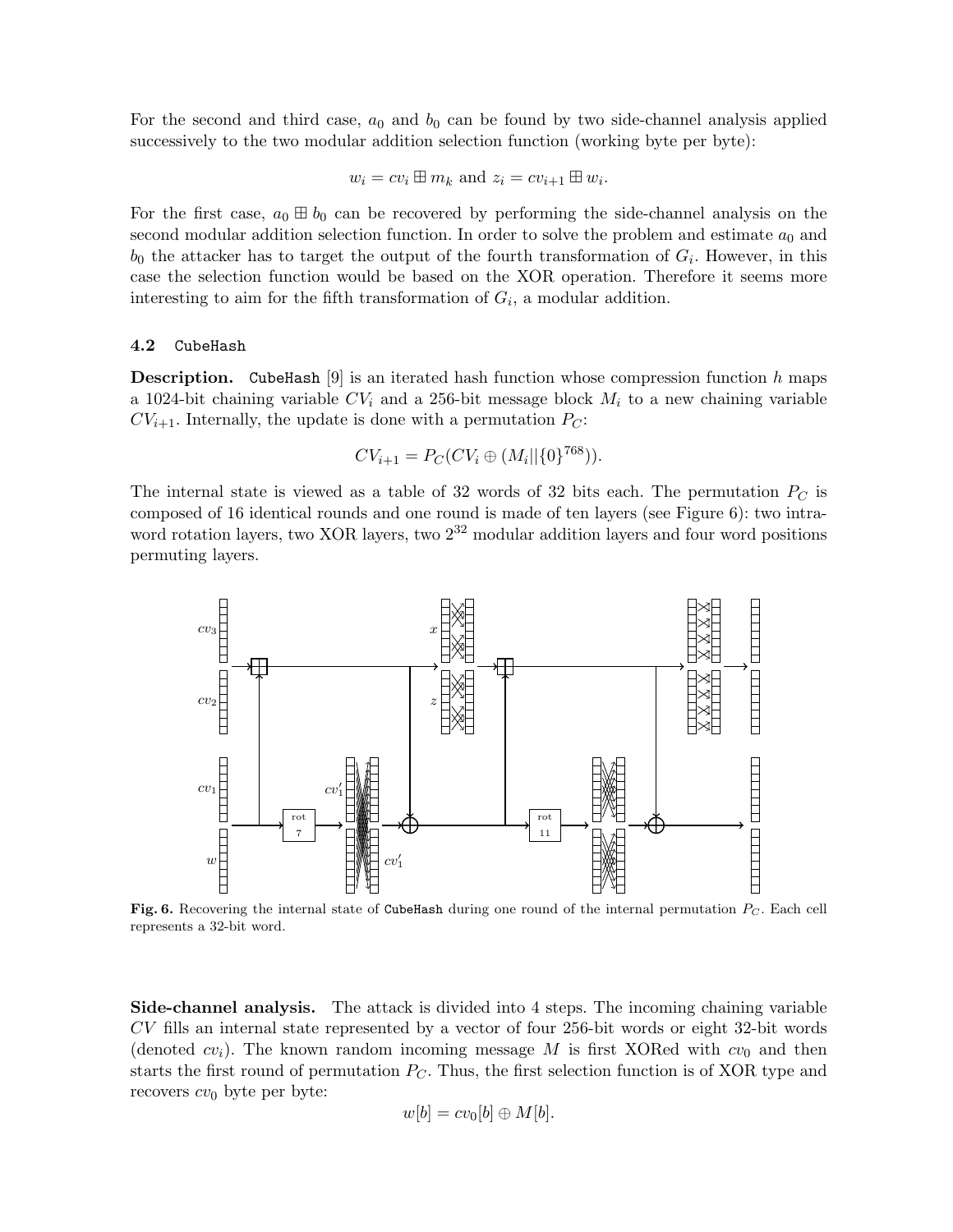with  $b \in [0, \ldots, 7]$ . Once this first step successfully performed, the attacker fully knows w and the first layer of  $P_C$  adds each 32-bit words from w to those from  $cv_2$  modulo  $2^{32}$  (and each words from  $cv_1$  to those from  $cv_3$ ). The second selection function is therefore of modular addition type and recovers  $cv_2$  byte per byte (starting from the LSB of the modular addition):

$$
z[b] = cv_2[b] \boxplus w[b].
$$

The second layer of  $P_C$  applies a rotation to each 32-bit word of w and  $cv_1$  and then XORs z to this rotated version of  $cv_1$  (denoted  $cv'_1$ ). The selection function for the third step is then of  $XOR$  type and recovers  $cv'_1$  byte per byte:

$$
y[b] = cv_1'[b] \oplus z[b].
$$

Finally, going backward in the computation to the first  $P<sub>C</sub>$  layer, the selection function for the fourth step is of modular addition type and recovers  $cv_3$  byte per byte (starting from the LSB of the modular addition):

$$
x[b] = cv_3[b] \boxplus cv_1[b].
$$

Note that each step must be successful, otherwise it would compromise the results of the following steps.

#### 4.3 HAMSI



Fig. 7. The compression function of HAMSI. Each cell represents a 32-bit word.

**Description.** HAMSI [35] is an iterated hash function whose compression function h maps a 256-bit chaining variable  $CV_i$  and a 32-bit message block  $M_i$  to a new chaining variable  $CV_{i+1}$ . First, the message block is expanded into eight 32-bit words  $m_i$  that are concatenated to  $CV_i$ in order to initialize a 512-bit internal state (viewed as a  $4 \times 4$  matrix of 32-bit words). Then a permutation  $P_H$  is applied to the state and a truncation allows to extract 256 bits. In the end, there is a feedforward of the chaining variable (see Figure 7):

$$
CV_{i+1} = trunc(P_H(CV_i||expansion(M_i))) \oplus CV_i.
$$

The permutation  $P_H$  contains three identical rounds. One round is composed of three layers: constants are first XORed to the internal state, then 4-bit Sboxes are applied to the whole state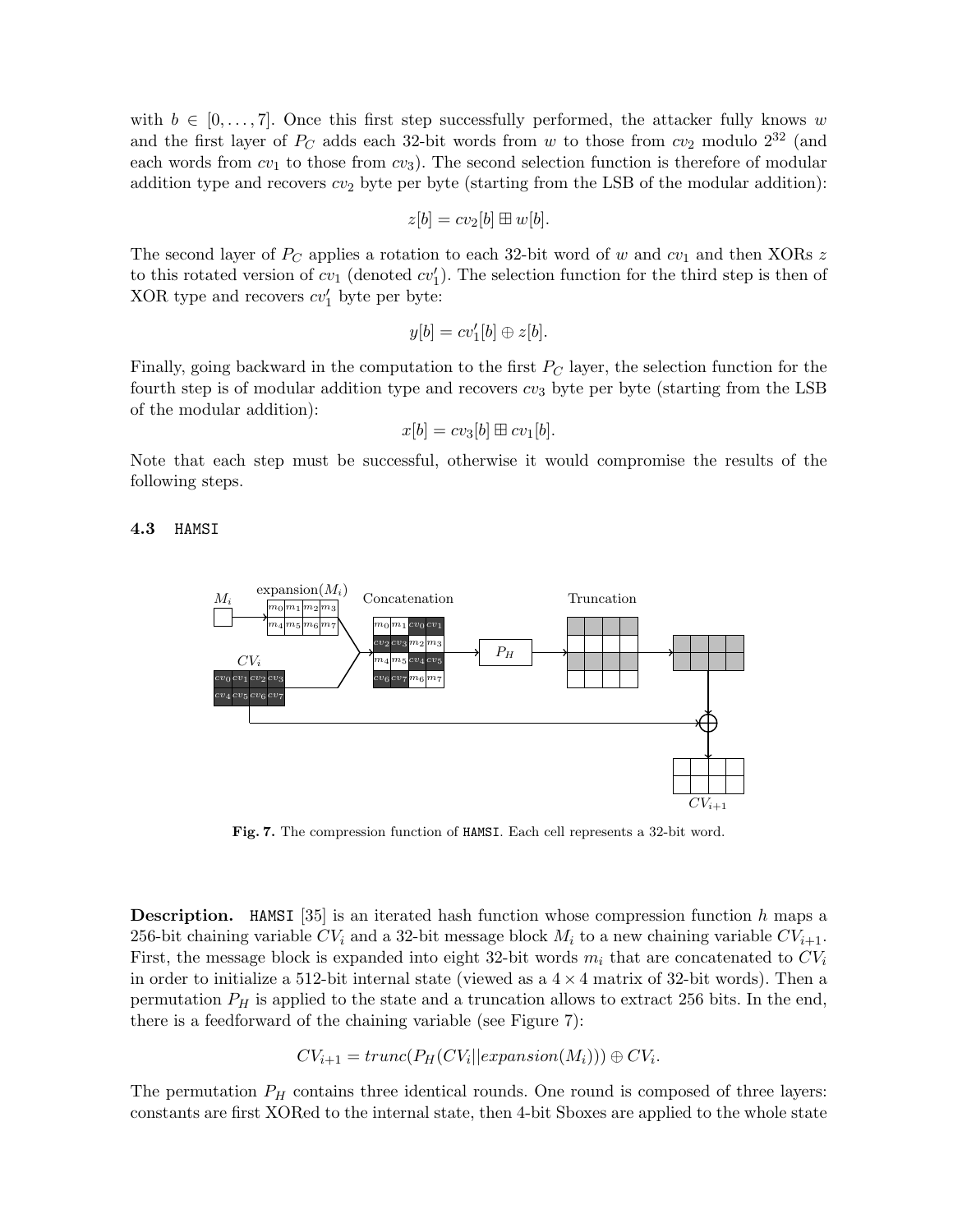by taking one bit of each 32-bit word of the same column of the  $4 \times 4$  matrix and repeating the process for all bit positions. Finally, a linear layer is applied to four 32-bit words diagonals of the  $4 \times 4$  matrix independently (see Figure 8).



Fig. 8. One round of the internal permutation  $P_H$  of HAMSI. Each cell represents a 32-bit word.

Side-channel analysis. The known random message M (after expansion) and the secret chaining variable CV fill the internal state matrix as shown in Figure 7 (32-bit words are denoted  $m_i$  and  $cv_i$ ). The first layer of the permutation  $P_H$  XORs each matrix element with a  $constant$   $t_i$ :

$$
m'_i = m_i \oplus t_i
$$
 and  $cv'_i = cv_i \oplus t_{i+8}$ .

Then is applied the HAMSI Sbox layer. This Sbox is acting over 4-bits (one bit per word located in the same column of the state matrix). Therefore, the input of each Sbox is composed of 2 known message bits and 2 unknown chaining variable bits. The generic selection function for HAMSI can therefore be written as:

$$
w = Sbox(m'_i[b]||cv'_{i+2}[b]||m'_{i+4}[b]||cv'_{i+6}[b]) \text{ or } w = Sbox(cv'_i[b]||m'_{i+2}[b]||cv'_{i+4}[b]||m'_{i+6}[b])
$$

for  $i \in [0,1]$  and  $b \in [0,\ldots,127]$  where b is the bit index in a 128-bits word. Overall, one recovers two bits of  $cv_i'$  at a time with a total of 4 times 128 correlation computations (with 4 guess each).

# 5 Conclusion and Discussions

For each hash proposal considered in this article, we described an appropriate selection function for an efficient side-channel attack.

In the case of the AES-based SHA-3 candidates, we did not found significant differences of performance when choosing the selection function. Indeed, in ECHO, Grøstl and SHAvite-3, one has to compute several AES Sbox side-channel attacks in order to retrieve the full secret internal state. Up to a small complexity/number of power traces factor, the three schemes seem to provide the same natural vulnerability to side-channel cryptanalysis. As expected, their situation is therefore very close to the real AES block cipher.

Attacking BLAKE seems feasible in practice since we managed to derive a modular addition selection function for recovering the 256 bits of unknown chaining variable. The modular addition non-linearity is very valuable for the attacker as it increases the correlation contrast. Then, for CubeHash (a typical ARX function) we tried to force the selection function to be of modular addition type as much as possible. Overall, 512 bits can be recovered with modular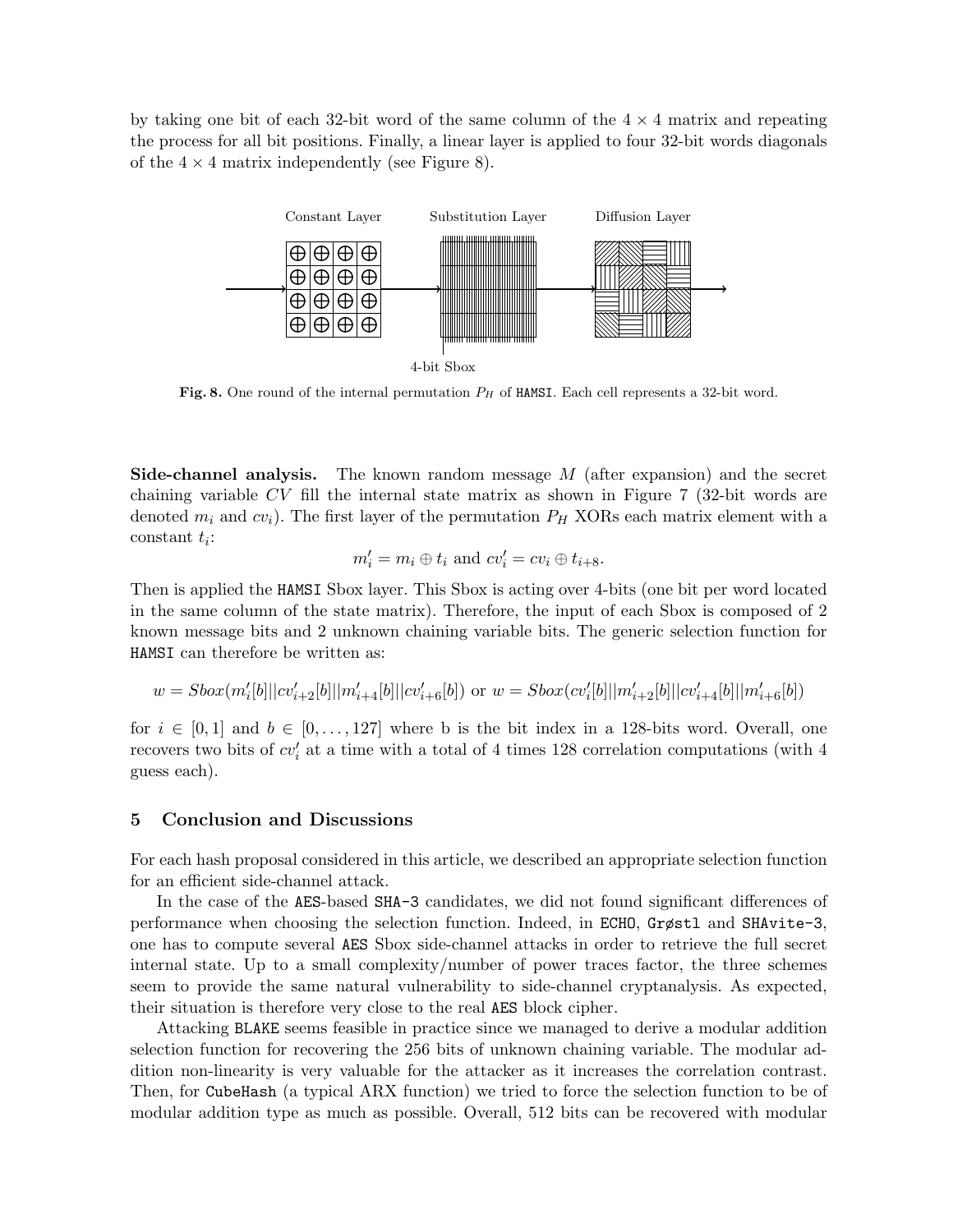addition selection function and 512 bits with XOR selection function. In practice, depending on the underlying hardware, it could be challenging to mount the attack. One must notice that the internal state is bigger for CubeHash than for other candidates. This is an additional strength since in practice, if the side-channel attack gives only probabilistic results, the final exhaustive search complexity will be higher. Finally, for HAMSI, the attack would be difficult to mount despite the fact that a substitution table is used. Indeed, the correlation contrast for this primitive is quite low compared to the AES Sbox. We believe that a better selection function involving a modular addition might possibly be found in the inner layer.

Of course, those results concern unprotected implementations and the ranking would be really different if we also considered methods for hardening the side-channel cryptanalysis. For example, in the case of AES-based hash functions, one could perform secure round computations and leverage all the research achieved so far on this subject [2, 20]. Also, as ECHO processes parallel AES rounds, we believe it could benefit from secure bit-slice implementations regarding some side-channels attacks [26], while maintaining its normal use efficiency. Finally, ECHO and SHAvite-3 can take advantage of the natural protection inherited from the hardware implementations of the AES round such as the new AES NI instruction set on Intel microprocessor [8].

Side-channel countermeasures for ARX constructions such as BLAKE or CubeHash are of course possible, but they will require to constantly switch from boolean to arithmetic masking. As a consequence, one will observe an important decrease of the speed performance for secure implementations. AES-based hash functions seem naturally easier to attack regarding sidechannel cryptanalysis, but are also easier to protect.

# References

- 1. Dakshi Agrawal, Bruce Archambeault, Josyula R. Rao, and Pankaj Rohatgi. The EM Side-Channel(s). In Jr. et al. [22], pages 29–45.
- 2. Mehdi-Laurent Akkar and Christophe Giraud. An Implementation of DES and AES, Secure against Some Attacks. In Cetin Kaya Koç, David Naccache, and Christof Paar, editors, CHES, volume 2162 of LNCS, pages 309–318. Springer, 2001.
- 3. Jean-Philippe Aumasson, Luca Henzen, Willi Meier, and Raphael C.-W. Phan. SHA-3 proposal BLAKE. Submission to NIST, 2008.
- 4. Mihir Bellare. New Proofs for NMAC and HMAC: Security Without Collision-Resistance. Cryptology ePrint Archive, Report 2006/043, 2006. http://eprint.iacr.org/.
- 5. Mihir Bellare, Ran Canetti, and Hugo Krawczyk. Keying Hash Functions for Message Authentication. In Neal Koblitz, editor, CRYPTO, volume 1109 of LNCS, pages 1–15. Springer, 1996.
- 6. Mihir Bellare, Joe Kilian, and Phil Rogaway. The Security of Cipher Block Chaining. In Advances in Cryptology -CRYPTO'94, Santa Barbara, Californie, tats-Unis, pages 341–355. LNCS 839, Springer-Verlag, 1994.
- 7. Ryad Benadjila, Olivier Billet, Henri Gilbert, Gilles Macario-Rat, Thomas Peyrin, Matt Robshaw, and Yannick Seurin. SHA-3 Proposal: ECHO. Submission to NIST, 2008. Available online at http://crypto. rd.francetelecom.com/echo/.
- 8. Ryad Benadjila, Olivier Billet, Shay Gueron, and Matthew J. B. Robshaw. The Intel AES Instructions Set and the SHA-3 Candidates. In Mitsuru Matsui, editor, ASIACRYPT, volume 5912 of LNCS, pages 162–178. Springer, 2009.
- 9. Daniel J. Bernstein. CubeHash specification (2.B.1). Submission to NIST (Round 2), 2009.
- 10. Guido Bertoni, Joan Daemen, Michaël Peeters, and Gilles Van Assche. Radiogatun, a belt-and-mill hash function. Presented at Second Cryptographic Hash Workshop, Santa Barbara (August 24-25, 2006). See http://radiogatun.noekeon.org/.
- 11. Eli Biham and Orr Dunkelman. The SHAvite-3 Hash Function. Submission to NIST (Round 2), 2009. http://www.cs.technion.ac.il/~orrd/SHAvite-3/Spec.15.09.09.pdf.
- 12. Gilles Brassard, editor. Advances in Cryptology CRYPTO '89, 9th Annual International Cryptology Conference, Santa Barbara, California, USA, August 20-24, 1989, Proceedings, volume 435 of LNCS. Springer, 1990.